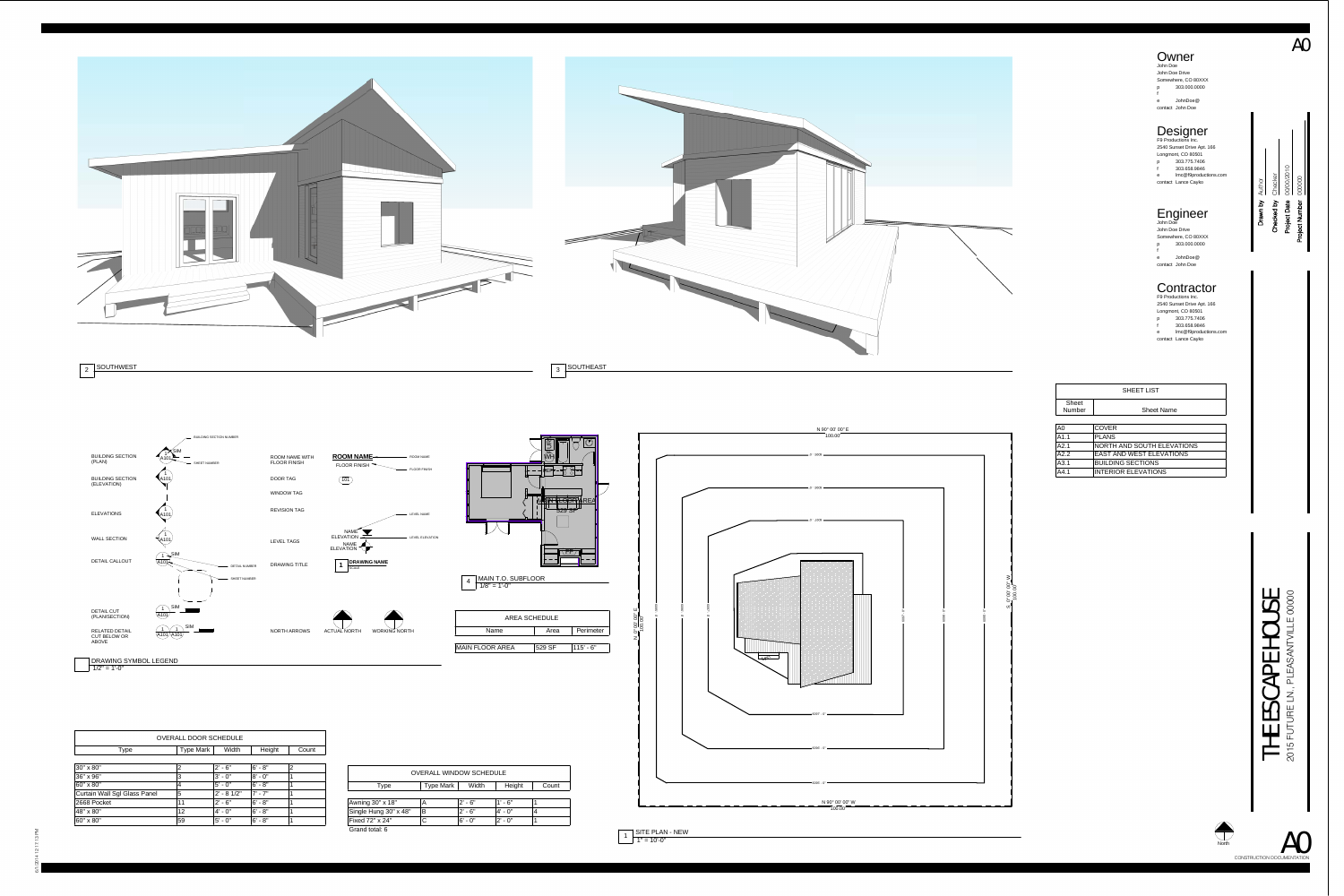$2 \left[ \frac{\text{ROOF PLAN - CONSTRUCTION}}{1/4" = 1'-0"} \right]$ 



1 |  $\overline{MAIN}$  FLOOR PLAN - CONSTRUCTION<br>1/4" = 1'-0"



A1.1

| FIRST LEVEL OVERALL DOOR SCHEDULE |               |                                 |                              |  |  |  |
|-----------------------------------|---------------|---------------------------------|------------------------------|--|--|--|
| <b>Type</b>                       | Type Mark $ $ | Sill Height                     | Head<br>Height               |  |  |  |
|                                   |               |                                 |                              |  |  |  |
|                                   | 2             | 0"                              | $6' - 8''$                   |  |  |  |
|                                   | 3             | 0"                              | $8' - 0''$                   |  |  |  |
|                                   | 4             | 0"                              | $6' - 8''$                   |  |  |  |
| Il Sgl Glass Panel                | 5             |                                 |                              |  |  |  |
| эt                                | 11            | 0"                              | $6' - 8''$                   |  |  |  |
|                                   | 12            | 0"                              | $6' - 8''$                   |  |  |  |
|                                   | rΩ            | $\mathsf{\Omega}^{\mathsf{II}}$ | $\mathbf{C}^{\dagger}$<br>O" |  |  |  |

 $\circ$ 00/00/2010 000000 81 ਨੇ $\vert$  $\bar{\mathcal{L}}$  . Drawn by<br>ecked by<br>pject Date Checked by Project Date Project Number ਾਰ ٽ ਂ ਨੂ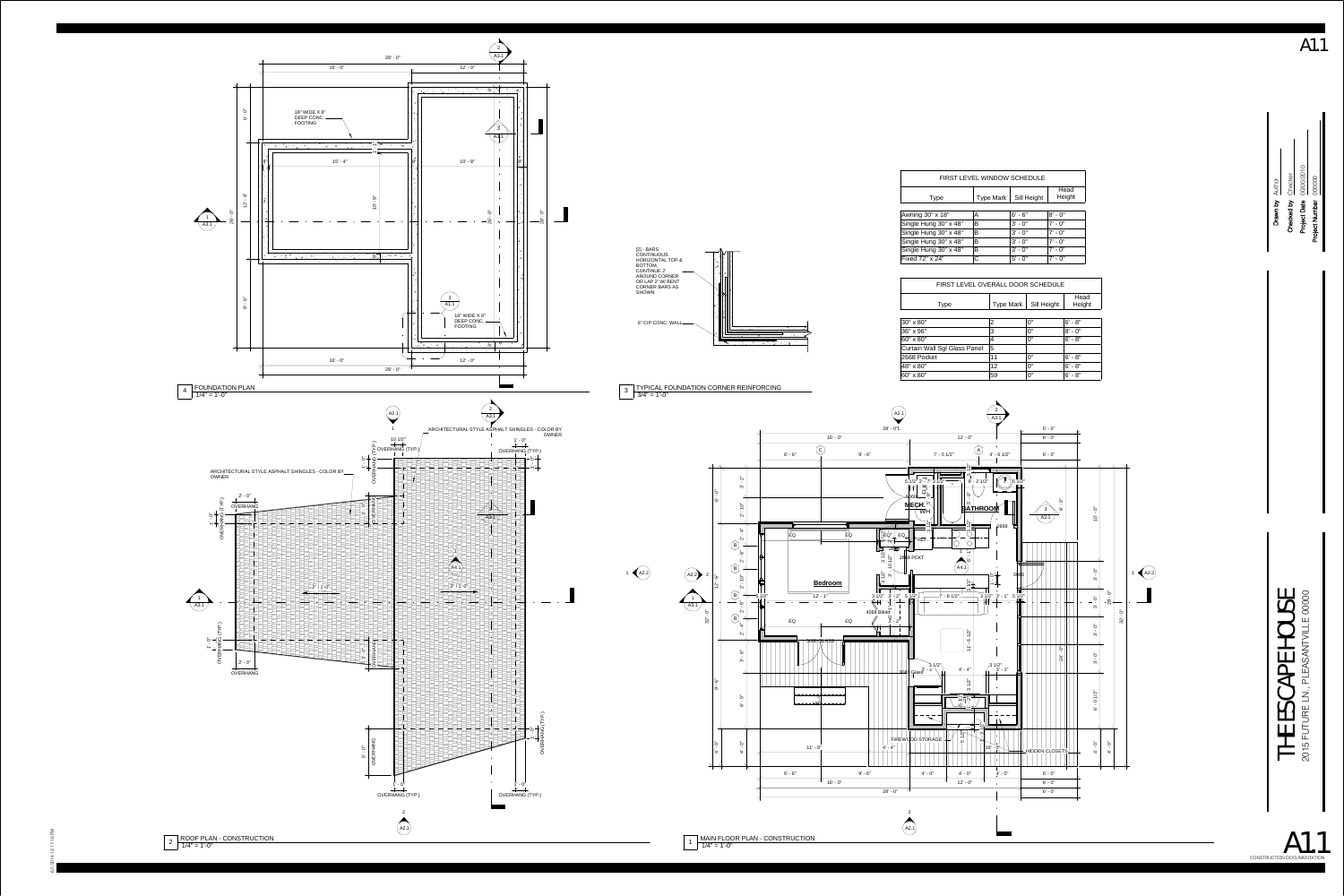





A2.1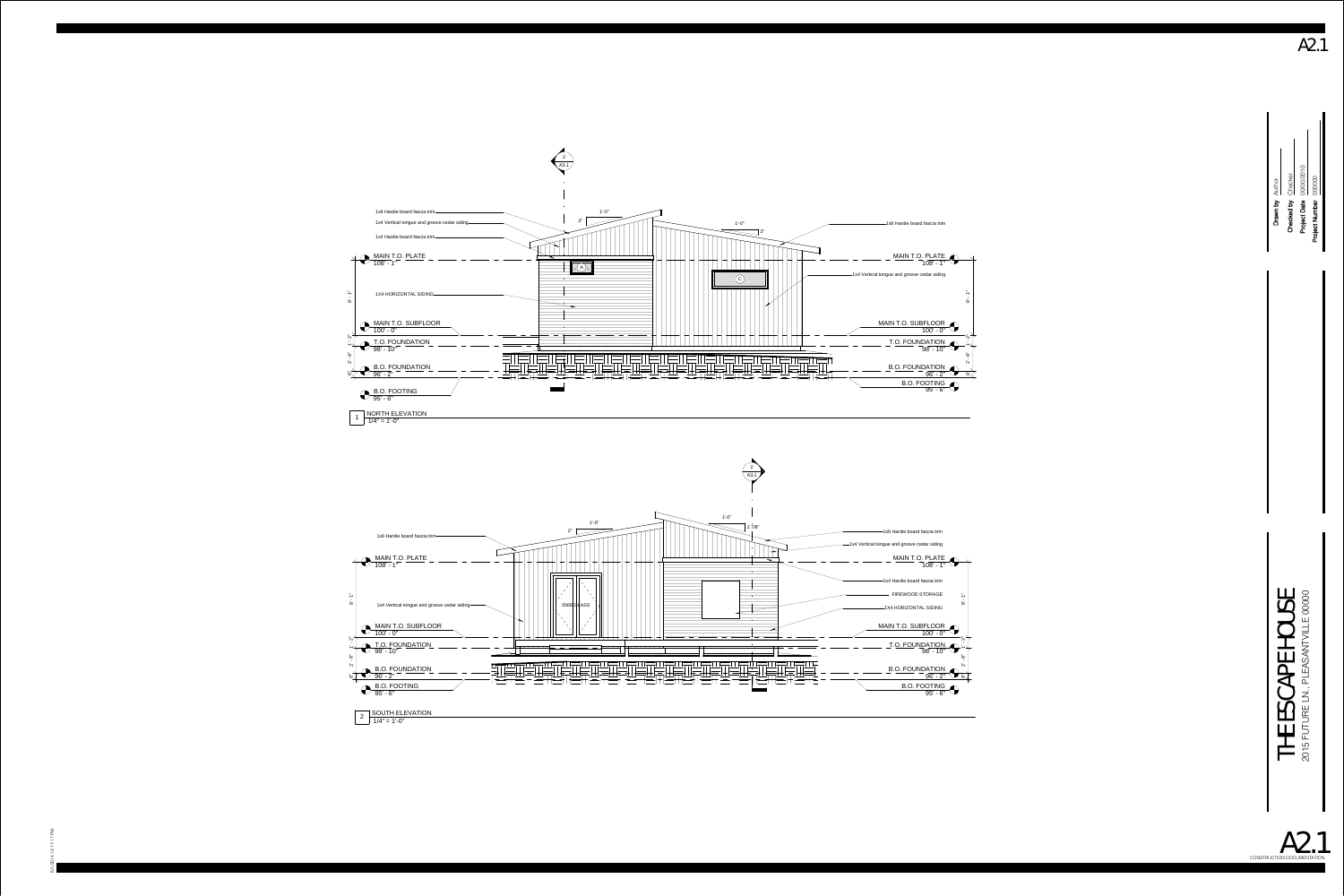B.O. FOUNDATION 96' - 2"



B.O. FOOTING 95' - 6"

1X4 HORIZONTAL SIDING

1x4 Hardie board fascia trim

=<br>8<br>8

י<br>|-<br>|-

ือ<br>2' -

=<br>დ

1x4 Vertical tongue and groove cedar siding

<u>MAIN T.O. PLATE</u><br>"1 - '108



#### $1/4" = 1'-0"$ 2 WEST ELEVATION

1 EAST ELEVATION<br> $1/\sqrt{4} = 1^\circ - 0$ 







A2.2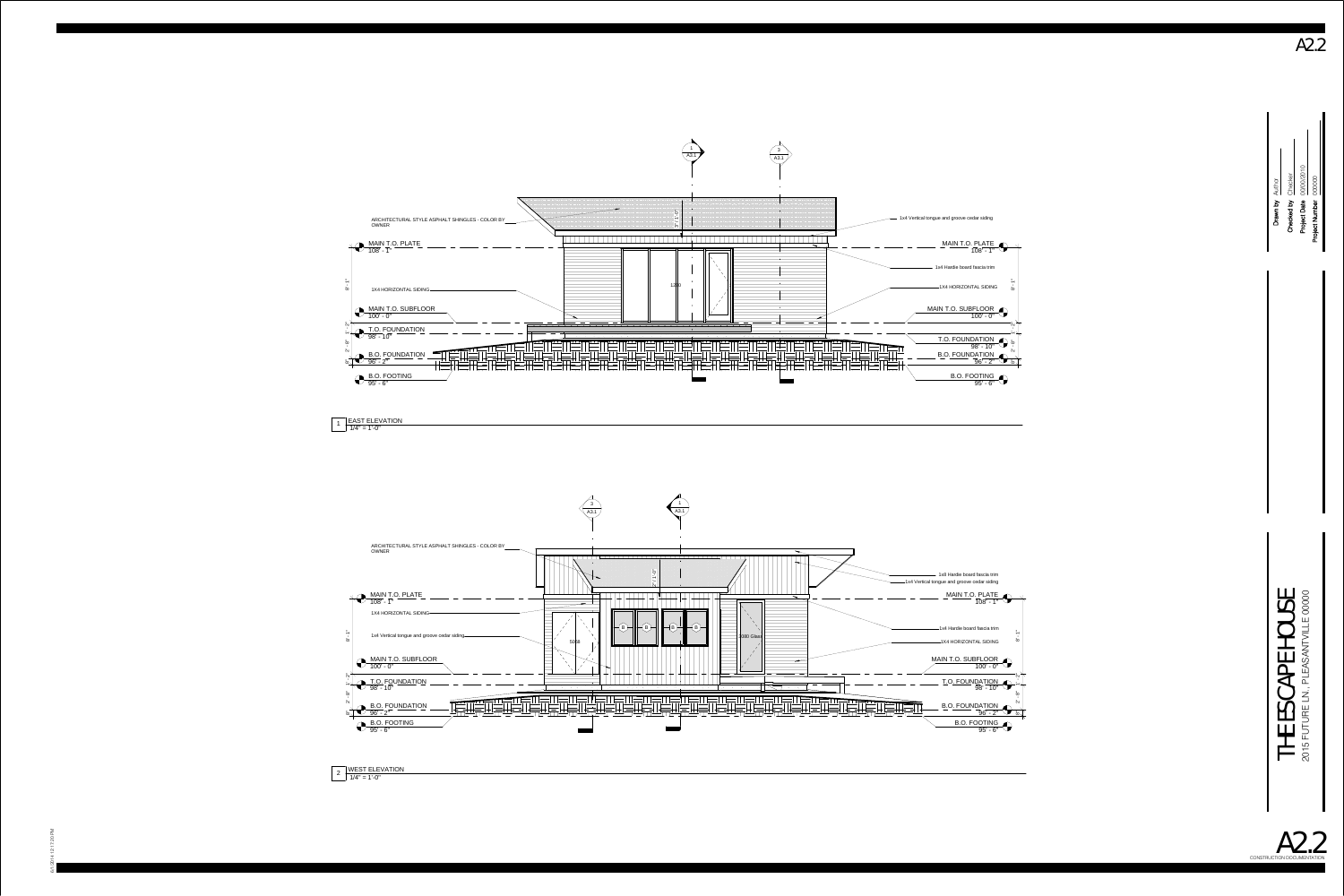



 $1\left[\begin{array}{l}\text{SECTION EM - CONSTRUCTION}\ 1\end{array}\right]$  1/4" = 1'-0"



A3.1